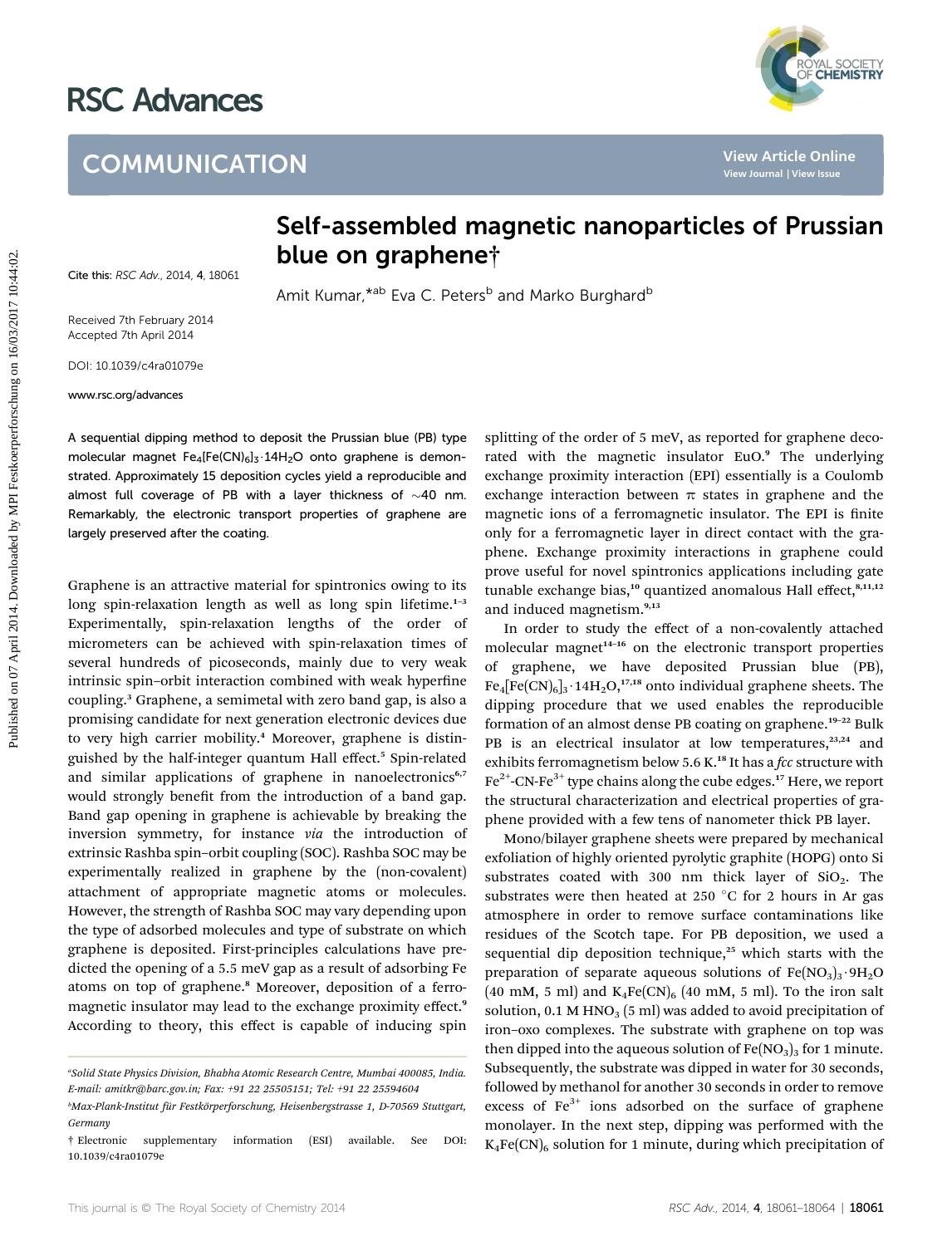Prussian blue took place. In the final step, the substrate was dipped in water for 30 seconds and then in methanol for another 30 seconds in order to remove excess of  $[{\rm Fe(CN)}_6]^{4-}$ ions on the graphene surface. These four steps constituted one deposition cycle, which was repeated several times in order to obtain PB layers of desired density and thickness. Bare as well as PB-coated graphene sheets on the  $Si/SiO<sub>2</sub>$  substrates were characterized by atomic force microscopy. The dc magnetization measurements were performed with a Quantum Design SQUID magnetometer down to 1.5 K under 1 kOe magnetic field. Electrical measurements were carried out at  $T = 1.4$  K under magnetic fields of up to 12 T. **PULSE CARRONSE CONSULTER CONSULTER CARRONSE CONSULTER CONSULTER CONSULTER CONSULTER CONSULTER CONSULTER CONSULTER CONSULTER CONSULTER CARRONSE CONSULTER CONSULTER CONSULTER CONSULTER CONSULTER CONSULTER CONSULTER CONSULT** 

Fig. 1 presents AFM images of a graphene sheet before and after 3, 6, 10, and 15 cycles of PB deposition. The size distribution of the PB nanoparticles after 3 deposition cycles, as derived from AFM cross-sections, is depicted in Fig. 1(f). Table 1 summarizes further parameters, specifically average particle size, surface roughness and surface coverage of the samples as a function of number of deposition cycles. The AFM images suggest that the PB initially nucleates at random sites on the graphene. It should be noted that the washing procedure most likely leaves some  $Fe(m)$  ions on the surface that induce precipitation of PB in the next cycle. With increasing number of deposition cycles, the PB clusters (particles) grow in size, and



Fig. 1 AFM images of a graphene sheet subjected to (a) zero, (b) 3, (c) 6, (d) 10, and (e) 15 cycles of Prussian blue (PB) dip deposition. (f) Particle size distribution curve of the PB-decorated graphene sheet in panel (b).

Table 1 PB deposition parameters

| No. of<br>layers | Av. particle size<br>(nm) | RMS roughness<br>(nm) | Coverage<br>(%) |
|------------------|---------------------------|-----------------------|-----------------|
| $\bf{0}$         |                           | 0.24                  |                 |
| 3                | 10                        | 5.67                  | 37              |
| 6                | 21                        | 6.42                  | 46              |
| 10               | 28                        | 9.57                  | 57              |
| 15               | 40                        | 12.40                 | 99              |

eventually cover the entire graphene surface. It is found that approximately 15 deposition cycles are required to yield a fairly dense and homogenous PB coating.

For a low number of deposition cycles, the PB nanoparticles possess a quite uniform size which can be adequately described with a Gaussian distribution. The AFM images furthermore reveal that PB deposition occurs preferably on graphene compared to the  $Si/SiO<sub>2</sub>$  substrate. In addition, the uniform deposition density over the entire graphene flake in Fig. 1 indicates that the deposition is independent of the sheet thickness, i.e., the presence of mono-, bi- or multilayers of graphene.

Fig. 2 depicts a representative dc magnetization curve of a  $Si/SiO<sub>2</sub>$  substrate with graphene sheets subjected to 10 PB deposition cycles. Above 5 K, the net magnetic moment of the substrate is negative due to the large diamagnetic response from the nonmagnetic  $Si/SiO<sub>2</sub>$  substrate. Below 5 K, the magnetization becomes positive and shows a rapid increase of magnetic moment as temperature is further decreased. Such behavior testifies ferromagnetic ordering of the PB on the substrate. From the plot, a magnetic ordering temperature  $(T_C)$ of  $\sim$ 4.3 K (from dM/dT vs. T curve, ESI Fig. S1<sup>†</sup>) is extracted for PB nanoparticles of  $\sim$ 30 nm size. This value is slightly lower than that reported in the literature ( $T_{\rm C}$  = 5.6 K) for bulk samples of PB.<sup>18</sup> The difference in the  $T_c$  may be due to a reduced



Fig. 2 Field-cooled dc magnetization curve of a graphene sheet covered substrate after Prussian blue deposition (10 dipping cycles).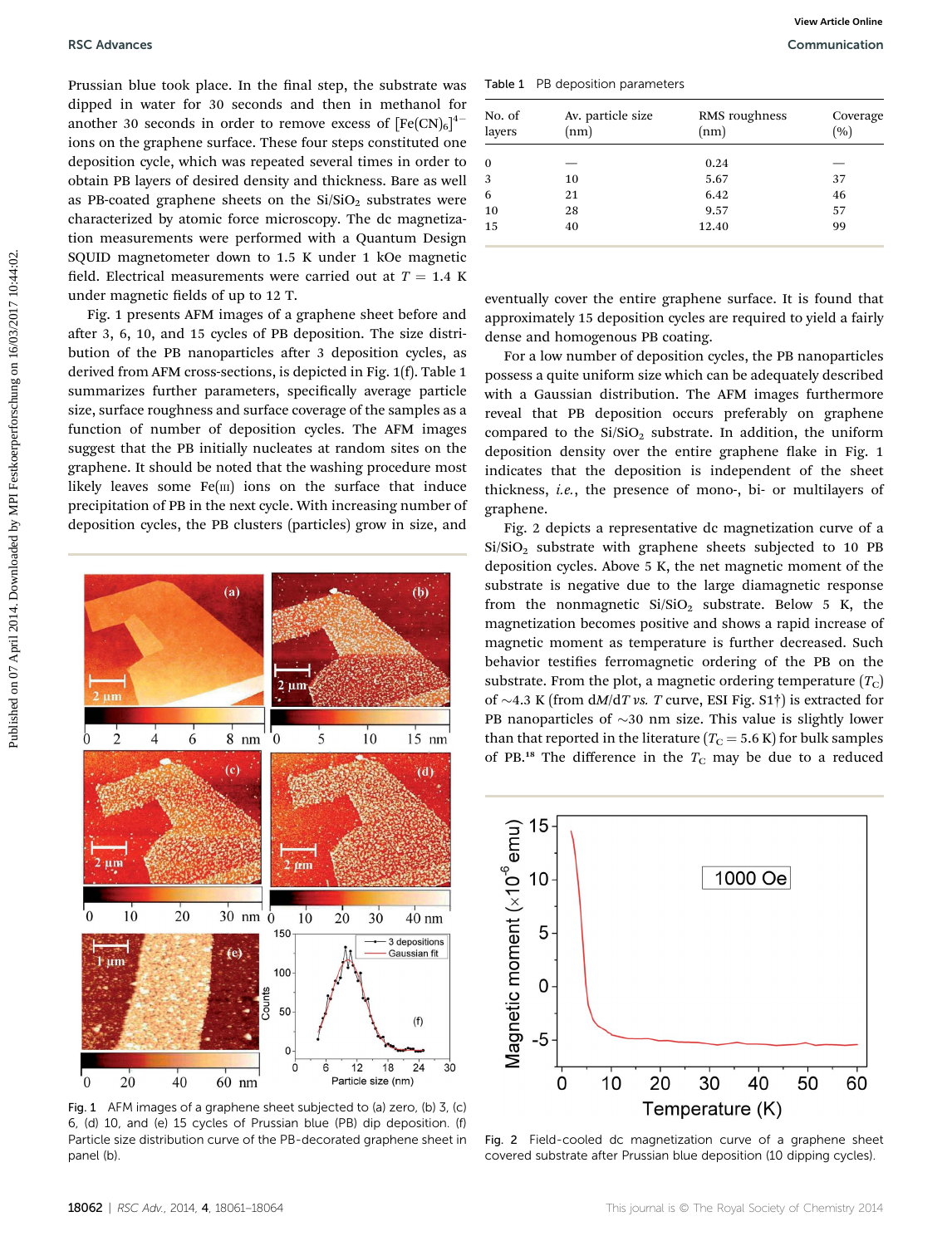magnetic correlation length in PB nanoparticles of  $\sim$ 30 nm size. A similar decrease in  $T_{\rm C}$  has been reported for nanoparticles of other PB-type compounds.26,27 A major conclusion here is that the PB retains its magnetic character even when it is deposited



Fig. 3 (a) AFM image of a graphene Hall bar after 15 cycles of PB deposition. (b) Longitudinal  $(R_{xx})$  resistance at zero B-field, and (c) Hall resistance  $(R_{xy})$  of the graphene sheet before and after 15 cycles of PB deposition. The electrical transport measurements were performed at  $T = 1.4 K$ .

on conductive graphene layers in the form of a few tens of nm big nanoparticles.

Finally, we determined the electrical transport properties of individual, PB-coated graphene sheets. For this purpose, the bare monolayer graphene sheets were patterned into Hall bar geometry with six Ti/Au (3/30 nm) contacts using e-beam lithography (details see the ESI†). The electrical resistivity of these bare graphene devices was measured using the highly doped Si substrate as a back gate. The graphene Hall bars were then coated with 10–15 deposition cycles of PB. Fig. 3(a) shows an AFM image of such a device coated with 15 cycles of PB deposition.

Fig. 3(b) and (c) compare the gate-dependent longitudinal  $(R_{xx})$  and Hall  $(R_{xy})$  resistance of such a device at  $T = 1.4$  K, which is well below the magnetic ordering temperature of the PB, before and after 15 deposition cycles. No sizeable shift of the resistance maximum in the transfer  $(R_{xx}$  vs. gate voltage) curves can be discerned. This behavior is distinguished from PBcoated individual carbon nanotubes, for which significant p-type doping has been observed.<sup>28</sup> One possible explanation for this difference may be the absence of curvature in graphene, which in general leads to a lower chemical reactivity as compared to carbon nanotubes with pronounced curvature of their sidewall. The PB deposition leads to a small decrease in the (field effect) electron (hole) mobility from  $\mu = 5500$  (5850)  $\text{cm}^2 \, (\text{V}^{-1} \, \text{s}^{-1})$  for pristine graphene to  $\mu =$  2500 (4500)  $\text{cm}^2 \, (\text{V}^{-1}$  $s^{-1}$ ) after PB deposition. Such decrease most likely arises from enhanced Coulomb scattering by the ionic centers within the PB. Most remarkably, the deposited PB disturbs only little the quantum Hall effect (QHE) in graphene, as apparent from the still quite sharp Landau plateaus in Fig. 3(c). The robustness of the magnetotransport in the present graphene samples reflects only weak coupling of carriers to the local magnetic moments of the iron centers in the PB. This finding indicates that simple physisorption of a molecular magnet is not sufficient to implement sizeable Rashba SOC or exchange proximity effect into graphene.

In summary, the molecular magnet Prussian blue has been successfully deposited onto graphene flakes using the sequential dip deposition technique. This method yields almost full and uniform PB coverage on graphene for approximately 15 sequential deposition cycles. Strategies to achieve stronger magnetic exchange coupling than in the present graphene/PB hybrids may involve ferromagnetic metal deposition under ultrahigh vacuum conditions or functionalization schemes based upon covalent linkage.

This research was supported by the Landesstiftung Baden-Württemberg in the framework of the Kompetenznetz Funktionelle Nanostrukturen. The authors acknowledge Eva Bruecher for performing the SQUID measurements.

## Notes and references

- 1 K. S. Novoselov, V. I. Falko, L. Colombo, P. R. Gellert, M. G. Schwab and K. Kim, Nature, 2012, 490, 192–200.
- 2 A. K. Geim and K. S. Novoselov, Nat. Mater., 2007, 6, 183–191.